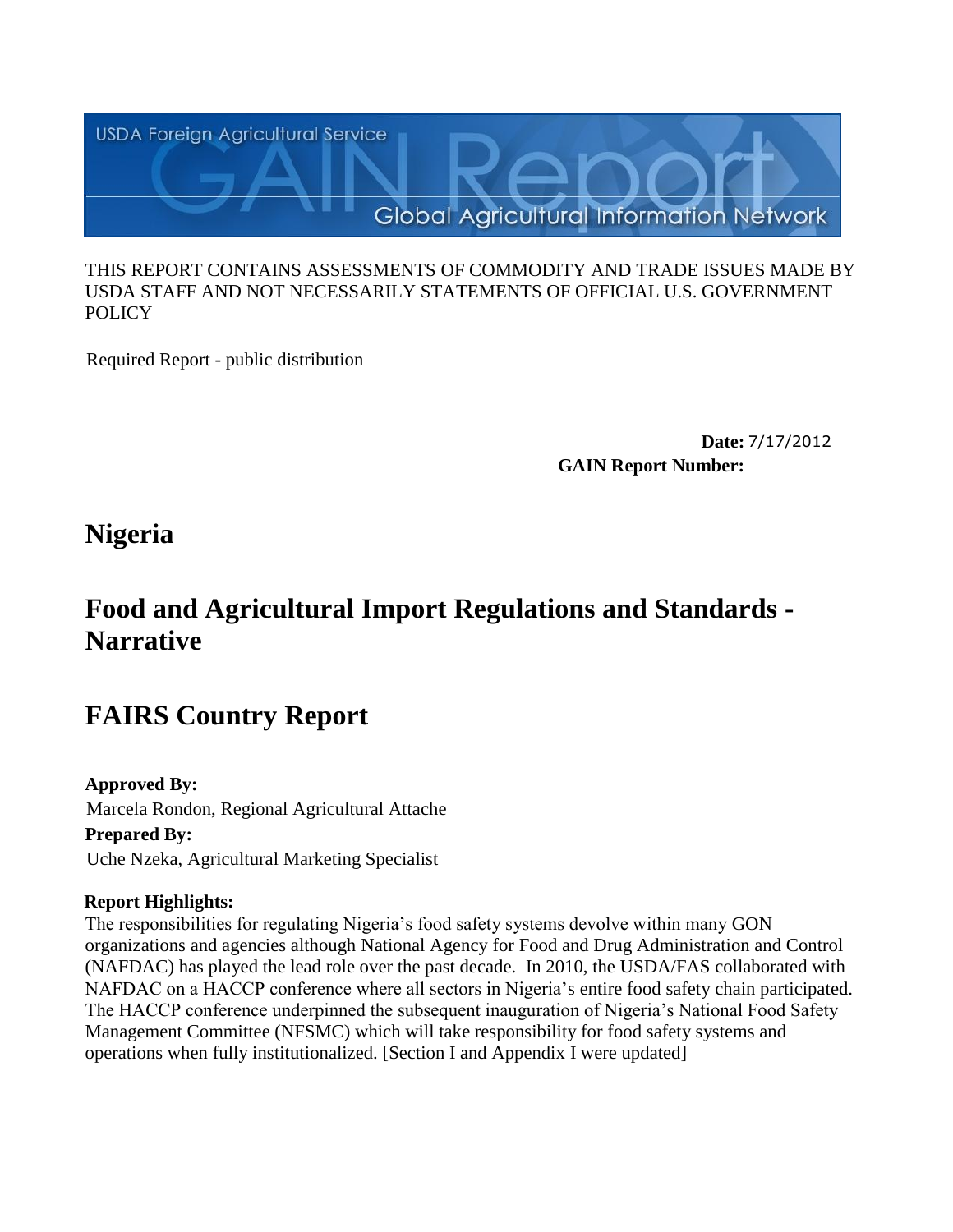#### **Section I. Food Laws:**

Nigeria"s food supply chain has continued to grow more complex and food borne diseases widespread and representing significant threats to health and the economy. Over the years, the GON recognized this challenge and has developed multiple structures, systems and laws to ensure that the country"s food supply chain operates effectively and efficiently.

The responsibilities for regulating and monitoring food safety standards and practices in Nigeria devolve on the following government (GON) organizations and agencies:

- Ministries: Federal Ministry of Health, Federal Ministry of Agriculture & Water Resources and Federal Ministry of Commerce
- Departments: Federal Department of Fisheries and Federal Department of Livestock
- Agencies: National Agency for Food and Drug Administration and Control (NAFDAC), Standards Organization of Nigeria (SON), and Nigeria Agricultural Plant Quarantine Services (NAQS) and Consumer Protection Council

The following are the major Nigeria's food laws:

- Food and Drugs Act (Cap 150) of 1990 as amended by Decree 21 of 1999 (formerly called Food and Drugs Decree 35 of 1974)
- The Animal Disease Control Decree 10 of 1988
- The Marketing of Breast Milk Substitutes Decree 41 of 1990
- NAFDAC Marketing of Infant & Young Children Food and other Designated Products (Registration, Sales, etc) Regulations 2005
- Counterfeit and Fake Drugs and Unwholesome Processed Foods (Miscellaneous Provisions) Decree 25 of 1999
- The National Agency for Food and Drug Administration and Control (NAFDAC) Decree 15 of 1993 (as amended by Decree 19 of 1999)
- Drugs and Related Products (Registration etc) Decree 1993
- Non-Nutritive sweeteners in drug products (Prohibition) Regulations 1996
- Pre-packaged Food (Labeling Regulation) 1995
- Food grade (Table or Cooking) salt regulations 1996
- Pre-shipment Inspection of Exports Decree 1996
- Pre-shipment Inspection of Imports Decree 1996
- Consumer Protection Council Decree 66 of 1992
- Inland Fisheries Decree 108 of 1992

NAFDAC is the Government of Nigeria's (GON) food safety authority and responsible for the regulation and control of food product manufacturing, importation, exportation, advertisement, sale and distribution in Nigeria. Over the last decade, NAFDAC has played the lead role in enforcing regulation and control of processed food imports, manufacturing, distribution and promotion. It defines food as any "article manufactured, processed, packaged, sold or advertised for use as food or drink for human consumption, chewing gum and any other ingredient which may be mixed with food for any purpose whatsoever."

Under the provisions of the GON Act No 19 of 1993 (as amended) and the Food and Related Products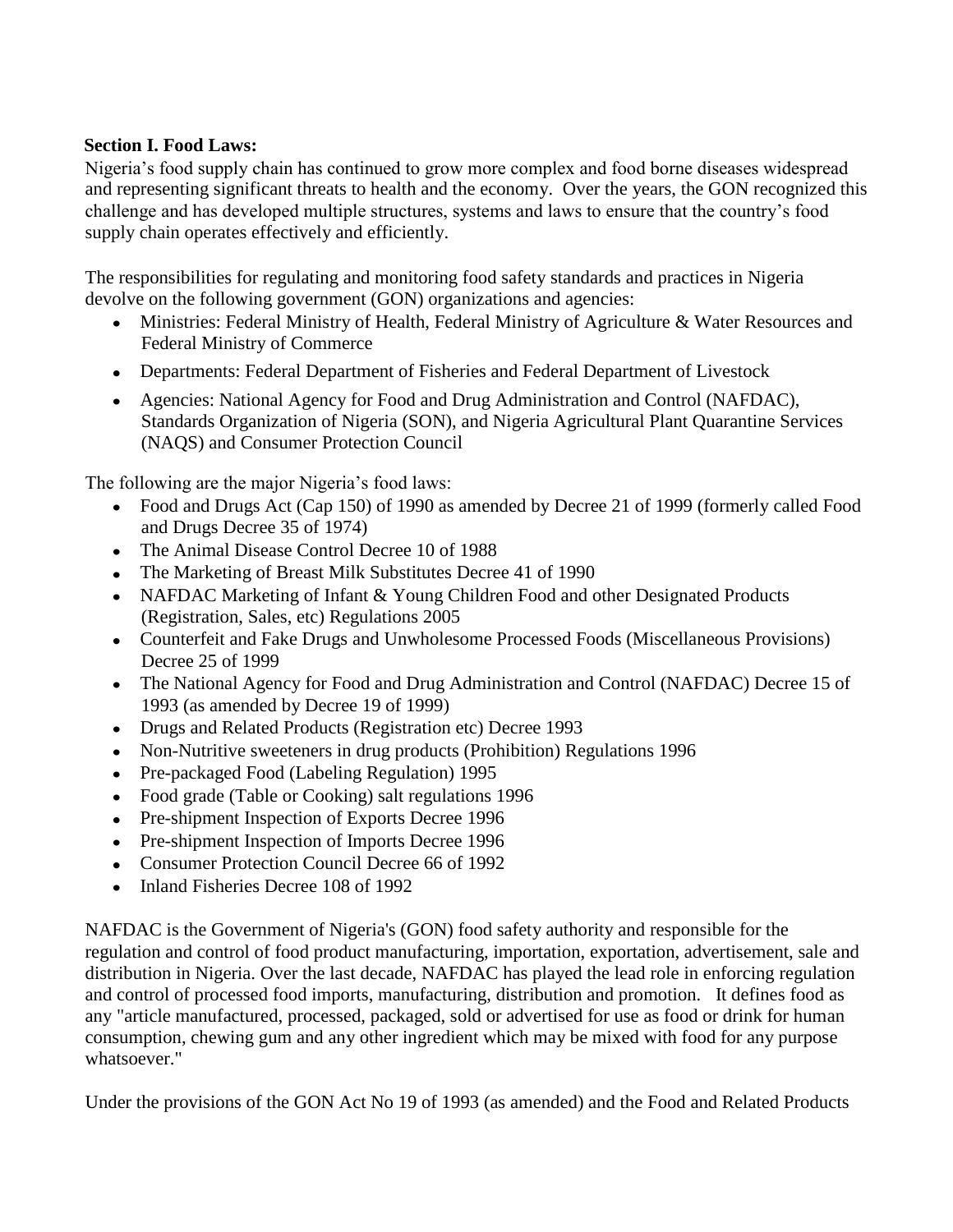(Registration) Act No. 20 of 1999 and the accompanying Guidelines, no food item may be imported, manufactured, advertised, sold or distributed in Nigeria unless it has been registered by NAFDAC. Its scope is to regulate, protect and promote public health by ensuring the wholesomeness, quality, safety and efficacy (as applicable) of food, packaged water, drugs, cosmetics, medical devices, chemicals and detergents (referred to as regulated products) consumed in Nigeria. Its food regulation activities also cover:

- 1. Licensing of food manufacturing premises
- 2. Registration of food products and issuance of marketing authorization
- 3. Importation & exportation of food
- 4. Labeling of food products
- 5. Advertisement of food products
- 6. Inspection for GMP and GHP of food producing premises
- 7. Health control of Quick-service Restaurants
- 8. Marketing of Breast milk substitutes

(Visit: [www.nafdac.gov.ng](http://www.nafdac.gov.ng/) for details)

NAFDAC also plays other important roles in Food Safety including:

- WTO (SPS) Enquiry Point (EP) in Nigeria (visit: [www.spsenquirypointnigeria.net\)](http://www.spsenquirypointnigeria.net/)
- INFOSAN Focal Point/INFOSAN Emergency Contact Point in Nigeria
- Member of the Nigerian delegation to Codex meetings
- Chair of the General Purposes Technical Committee of the National Codex Committee (NCC)
- NAFDAC is the designated Rapid Alert System for Food and Feed (RASFF) focal point in Nigeria and therefore relates with European union on Food matters

NAFDAC operates at the Federal and State levels along with the state government agencies. At the local government level there are primary healthcare agencies responsible for street food vending and traditional markets, although they refer to NAFDAC for all cases that affect health.

Over the past few years, the management of NAFDAC has increased surveillance to curb widespread adulteration of food products. The main strategy employed by the Agency for the enforcement of Nigeria"s food laws is the process of product registration. Contravention of the provisions of existing food laws is subject to prosecution and punishment as specified in the regulation.

In recent years, NAFDAC appears to have become more active and stringent in enforcing existing food laws, which has increased the level of awareness of the consumer to make informed choices and has also encouraged local producers. Any food item not registered with NAFDAC is not legally importable. However, many processed foods are routinely illegally smuggled into Nigeria through the land borders, by sea and by air without having gone through the registration process.

However, NAFDAC is currently applying modern technological tools such as Truscan, a hand held device to detect counterfeit medicines on the spot, to fight counterfeiting. Through its Pilot Mobile Anticounterfeiting System (which uses text messaging technology to put the power of detecting counterfeits in the hands of the consumers), NAFDAC has also advanced efforts to educate consumers detection of counterfeit foods. It also doing this by collaborating with a number of Government Agencies and Civil Society Organizations including Standards Organisation of Nigeria (SON), National Drug Law Enforcement Agency (NDLEA), Pharmacists Council of Nigeria (PCN), Nigeria Police Force (NPF),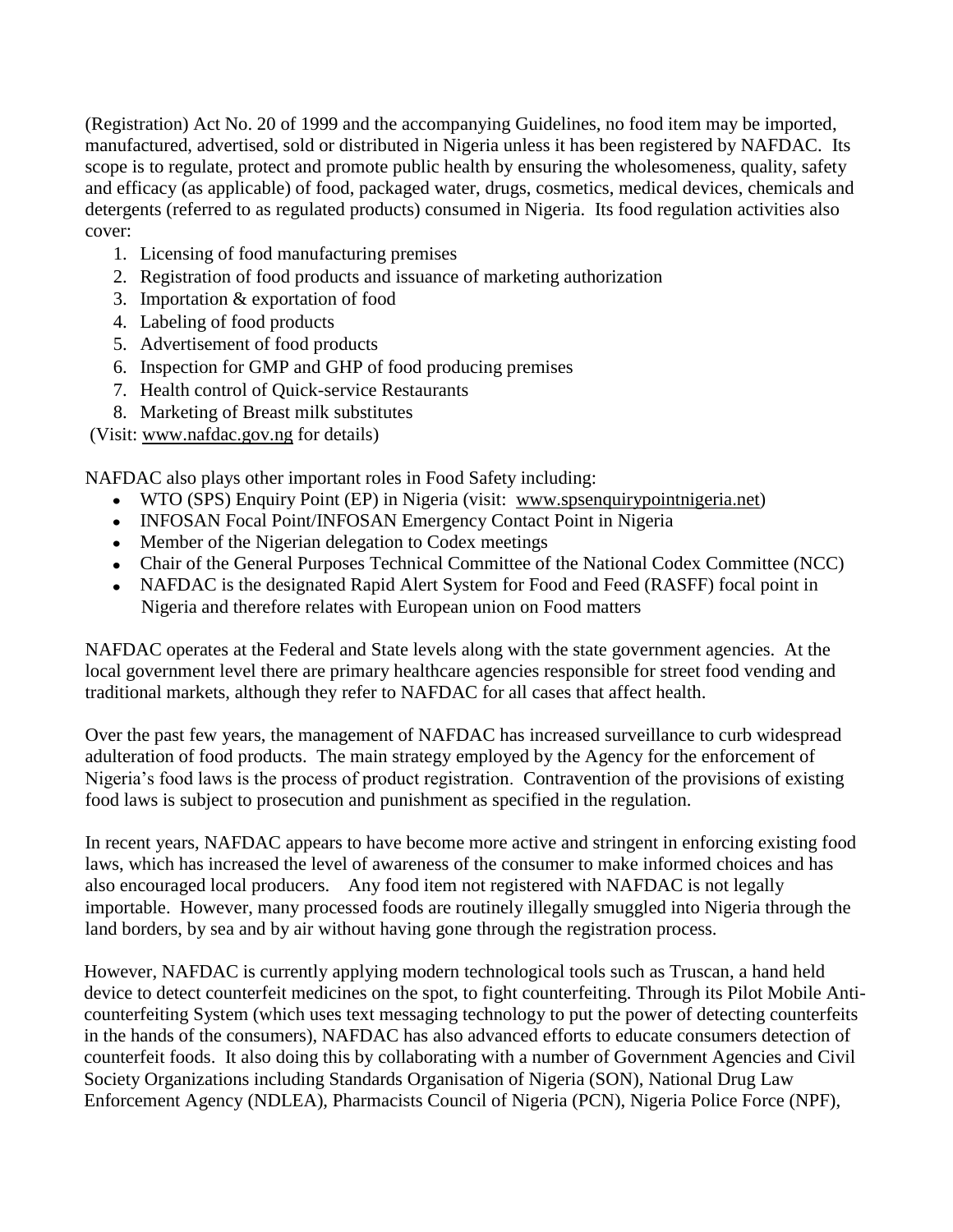Nigeria Custom Service (NCS), Consumer Protection Council (CPC), Pharmaceutical Manufacturers Group of Manufacturers Association of Nigeria (PMG-MAN), Association of Food Beverages and Tobacco Employers (AFBTE), etc. [For details, visit:

[http://www.nafdac.gov.ng/index.php?option=com\\_content&view=article&id=46:nafdac-organisation\]](http://www.nafdac.gov.ng/index.php?option=com_content&view=article&id=46:nafdac-organisation)

Overlap of functions, absence of working collaboration and co-ordination with poor communication among Nigeria"s food regulators and the overwhelming product adulteration/faking constitute a major challenge within Nigeria"s food safety system. However, USDA/FAS had in 2010 collaborated with NAFDAC on a HACCP workshop which had as a result led to the formation and inauguration of Nigeria"s National Food Safety Management Committee. The committee"s composition recognized all sectors in Nigeria that are responsible for entire food chain in Nigeria.

When fully operational, the committee will be responsible for food safety and quality control measures from farm to table.

#### **Section II. Labeling Requirements:**

#### **A. General Requirements**

NAFDAC regulations require food labeling to be informative and accurate and not fraudulent or misleading. The following is the outline of NAFDAC"s minimum labeling requirements:

- A product's brand name or common name must appear in bold letters. Name and full "location" address of the manufacturer showing country of origin must be provided on the product label.
- The production "batch" or "lot" number, date of manufacture and best before/expiry date.
- Net content, specifying essential ingredients in metric weight for solids and metric volume for liquids.
- Ingredients must be listed by their common names in order of their prominence by weight.  $\bullet$
- Food additives and colors must be declared on the label.
- Spices, flavors and colors may be listed as such, without naming the specific material, but any artificial color or flavor should be identified as such.
- NAFDAC registration number must be included on the product label. Labeling should be in English. If it is in another language, an English translation must be shown on the label or package insert (where applicable).
- If the standard U.S. label addresses the above-mentioned items, no additional labeling is necessary for imports of U.S. food items.
- Stick-on labels meeting NAFDAC requirements are permitted provided they don"t remove easily.
- Foreign labels must be adhered prior to the product arrival at the Nigerian port of entry. Foreign label must be applied prior to export.
- For production and expiry dates, Nigerians write the date before the month. U.S. exporters are  $\bullet$ advised to specify the month in words (July 1, 2005 or indicate mm/dd/yr) to avoid conflicts that may arise in mistaking the day for the month.
- NAFDAC regulation stipulates that all food products should carry best-before dates and/or shelf  $\bullet$ life on their packaging. The regulation states that the expiry date should be "at least half the shelf life as at time of inspection." The last sentence is interpreted to mean that at the time of inspection (by NAFDAC after clearing Customs), that the period from the inspection date until the expiration date should be equal to or greater than half of the total shelf life of the product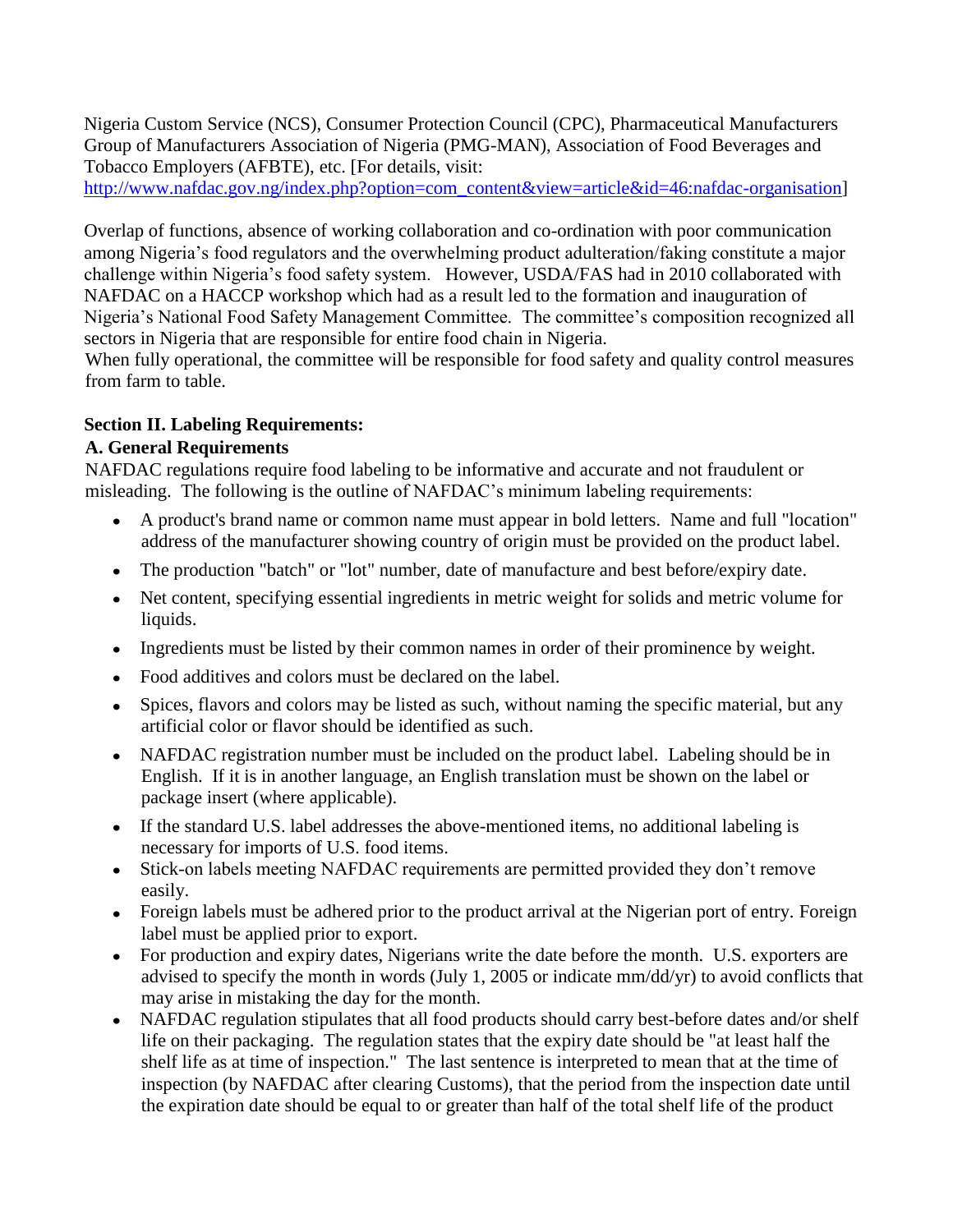(date of production until expiry).

• NAFDAC does not grant exceptions to labeling requirements.

## **B. Requirements Specific to Nutritional Labeling**

- The standard U.S. nutritional fact panel is acceptable by NAFDAC. Any nutritional claim on the product's label must be justified. Nutritional labeling is mandatory for any prepackaged food item for which the manufacturer makes a nutrition or dietary claim.
- Foods for special dietary uses with claims of disease prevention, treatment, mitigation, cure or diagnosis must comply with NAFDAC's guidelines for registration of drugs and be registered as medicinal products or "nutriceuticals".
- Labels must contain directions for safe usage, cautions such as interactions when taken with other drugs.
- Additional nutritional labeling information is voluntary.

## **Section III. Packaging and Container Regulations:**

- At present, NAFDAC regulations are not specific on packaging, but the agency is in the process of developing regulations on packaging. No specific waste disposal laws or product recycling regulations impact imported food products and NAFDAC does not impose any specific restrictions on packaging materials. However, plastics must be of food grade and should not leach into the product.
- Nigerian importers, however, often express a marked packaging preference for certain high value food products (HVP), namely:
	- o Relatively small sized products prepared and packaged for one-time use.
	- o Products that can be shipped in bulk and re-packaged locally.
	- o Perishable food products that undergo processing/packaging treatment to achieve an extended shelf life without refrigeration.

## **Section IV. Food Additives Regulations:**

- Nigerian food additive regulations are specified in the GON's Act 19 of 1993.
- NAFDAC has developed a positive additive list, which is available at the Regulatory Affairs Unit of Registration and Regulatory Affairs Directorate.
- A very short negative (prohibited) list does exist. NAFDAC has a specific food additive regulation on non-nutritive sweeteners and on fortification.
- NAFDAC requires that wheat and maize flour, vegetable oil and sugar be fortified with Vitamin A, while salt must be iodized.
- NAFDAC applies the food additive standards of the Codex Alimentarius Commission, EU and FDA in its assessment of food safety.
- No person may manufacture, import, advertise, sell or present any food item or beverage containing a non- nutritive sweetener for human consumption unless the product is "specified for special dietary usage."
- Non-nutritive sweeteners, including saccharin and cyclamates, may be used in low calorie, dietary foods/beverages but are not permitted in any food or beverage to be consumed by infants or children.
- Potassium bromate as a bread improver is not permitted. Other several bread improvers are now available.
- Any person or company found to be in violation of any provision of the NAFDAC Decree No 19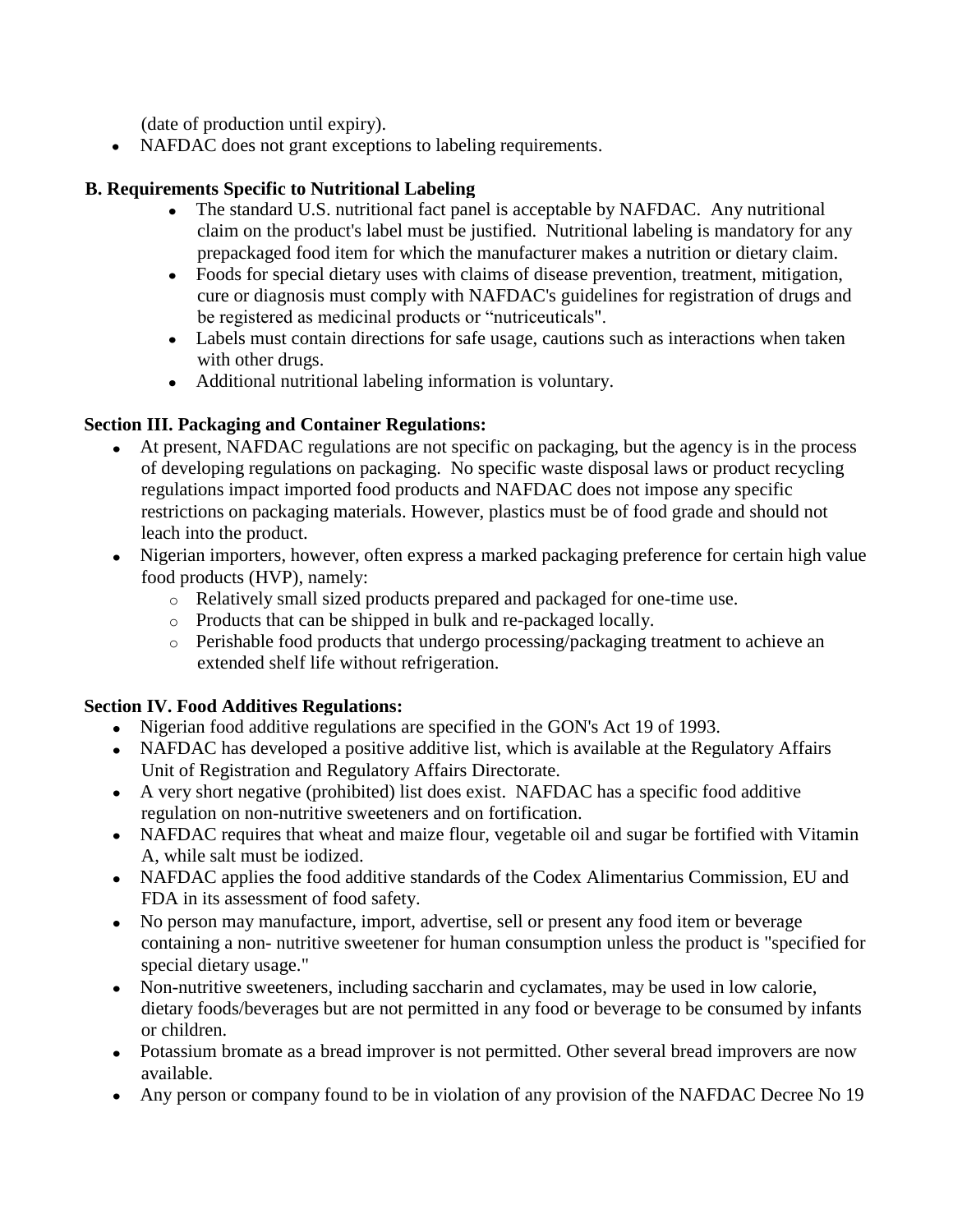of 1993, as amended, will be subject to a fine of 100,000 Naira (about \$700) or imprisonment for a period of one year or both.

#### **Section V. Pesticides and Other Contaminants:**

The pesticide residue limits and mycotoxin standards of the Codex Alimentarius Commission, EU and USFDA are applied by NAFDAC in its assessment of food safety. All food products must have a certificate of analysis, which demonstrates NAFDAC"s requirements that the item is free of radioactive material in addition to other quality parameters. There is a maximum residue limit for approval of pesticides. NAFDAC reserves the right to subject any domestic or imported product to its own analysis to determine wholesomeness of food product. NAFDAC officials routinely subject imported foods to inspection and analysis at the port of entry, retail level and also perform laboratory analysis. Contaminated products are subject to seizure and destruction by NAFDAC and possible prosecution. Additionally, information on approved pesticides may be obtained from NAFDAC (see contact information at end of this report). NAFDAC has Pesticides Regulation in place available at all its offices nationwide.

## **Section VI. Other Regulations and Requirements:**

## **A. General**

The manufacturer shall make an application for the registration of processed food.

In case of a manufacturer outside Nigeria, such shall be represented in Nigeria by a duly registered Nigerian company with facilities to implement a recall of the product when necessary. Note that the representative will be responsible for ensuring that the health competent authority in the country is informed of any serious hazard newly associated with a product.

Importers of food products must first submit an application on a prescribed form to the Directorate of Registration and Regulatory Affairs, NAFDAC, stating the name of the manufacturer, name (brand name where applicable) of the product. This form, labeled ["FORM D-REG/001"](http://www.nafdacnigeria.org/FOOD%20PRODUCTS.pdf) is available online at NAFDAC"s website for download.

A separate application form shall be submitted for each regulated product. The following are documentation for registration and renewal of permit for imported food products:

- Foreign manufacturers must be represented in Nigeria by a duly registered company or individual with the capacity to implement a product recall when necessary.
- NAFDAC considers the local representative to be fully responsible for all matters on the product, such as registration, distribution re-calls, legal actions etc.
- The Nigerian importer/distributor must file evidence of a Power of Attorney from the manufacturer, which authorizes him to be the representative in Nigeria.
- A certificate of manufacture and free sale issued by a competent health authority, authenticated  $\bullet$ by the Nigerian Embassy in the country of origin. Product license or evidence of product registration in the country of origin is an added advantage.
- All importers must submit the certificate of registration of brand name/ trademark with the trademark Registry in the Ministry of Commerce in Nigeria. This is done in the name of the owner of the trademark to protect the owner.

A NAFDAC application form duly completed by the local agent (importer) for the registration of each regulated product.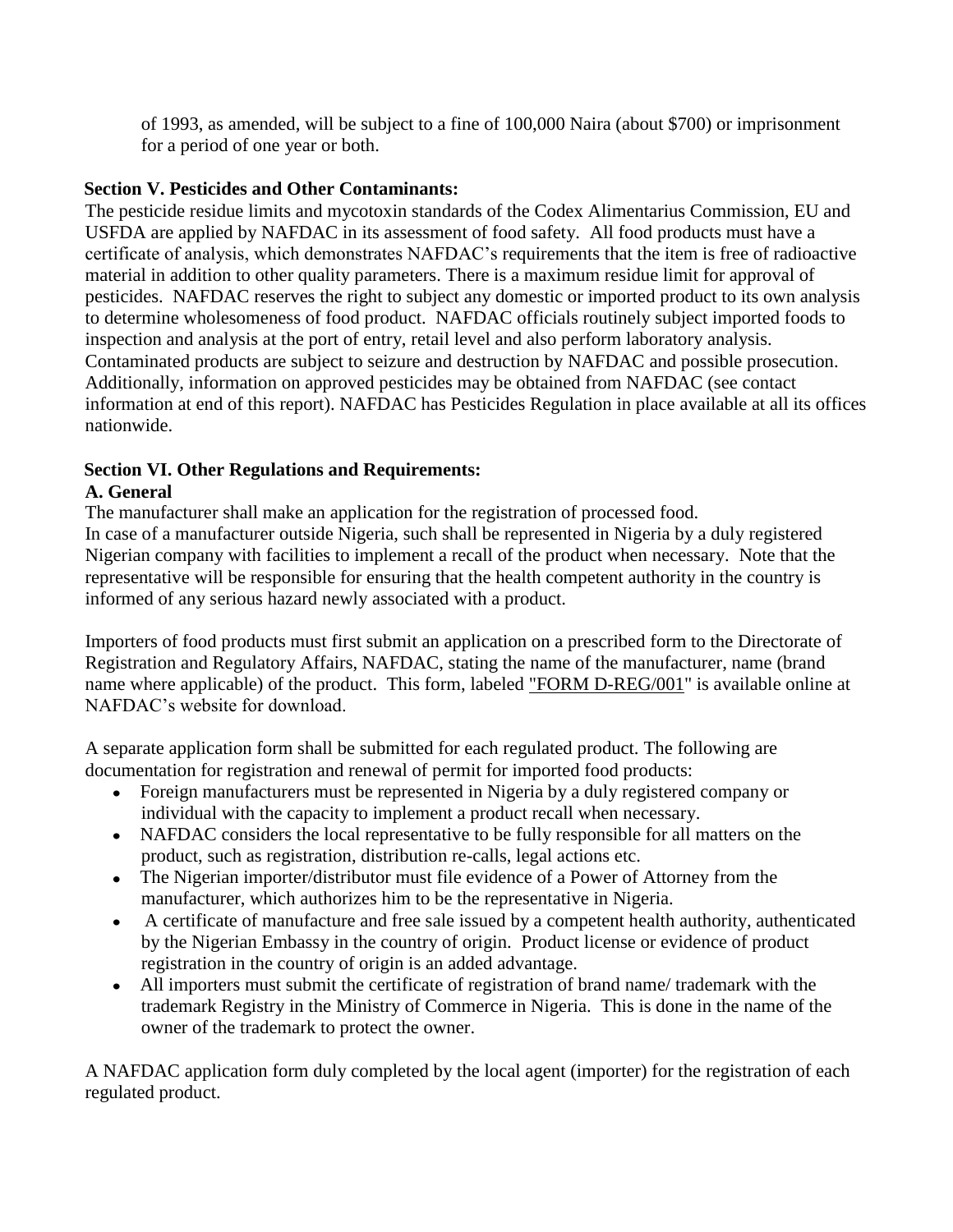- Fifteen product samples (twenty in the case of dairy products) depending on pack size must be provided to NAFDAC for physical/laboratory analysis and vetting which takes about four to eight weeks.
- Permit must be obtained to import limited quantities for the purpose of registration.
- A comprehensive certificate of product analysis issued by the manufacturer.
- A letter of invitation for the inspection of factory to be submitted by the applicant in Nigeria and shall state the full location address of the manufacturer, name of contact person, E-mail address, current phone and fax numbers.

NAFDAC registration process involves documentation, inspection of manufacturing facilities, review of the GMP inspection report, laboratory analysis for assessment of wholesomeness and quality, vetting of labels to confirm compliance with NAFDAC's labeling regulations. The process also involves advertisement (optional) control to ensure that it is not deceitful, fraudulent or misleading. These activities culminate in the issuance of a NAFDAC Registration Number, which is an attestation of product quality and safety.

The process of registration now involves GMP audit visits by inspectors of the agency to factory locations in the respective countries of origin. The registration of any food product with NAFDAC is a detailed process and could take between 1-3 months from the date samples are submitted for laboratory tests to be completed. U.S. manufacturers/exporters wishing to sell their food products in Nigeria also should be aware of relevant requirements and regulations of the Nigerian Customs Service mentioned in section IX of this report. A successful application will be issued a certificate of registration with a validity period of five years.

#### **Guidelines for Agents of Foreign Manufacturers**

Agents of foreign manufacturers are to take the necessary steps to ensure that regulated products intended for the Nigerian market are registered before consignments of such products are imported into the country. The NAFDAC will normally authorize the importation of small quantities of unregistered products for the purpose of submission as samples for registration. A written authorization specifying the quantity of the unregistered products to be imported can be obtained from the Registration and Regulatory Affairs Directorate of NAFDAC at the Central Drug Control Laboratory, Yaba, PMB 12949-12525, GPO Marina, Lagos.

On arrival of the imported samples and presentation of the authorization to the NAFDAC inspectors at the ports, the consignment will be treated the same way as other normal imported consignments. Before the consignment is therefore cleared from the ports, the importer is required to present the following:

- Authorization to import samples of the unregistered product.
- Bank draft for the prescribed port inspection fees payable to NAFDAC.
- Properly completed Customs Bill of Entry
- Certificate of Analysis of the product issued by the manufacturer.
- Certificate of Manufacture and Free Sale issued by a Government Authority empowered by law in the country of origin to exercise regulatory control over the product authenticated by the Nigerian Embassy in the USA.
- Power of Attorney, notarized, issued by the manufacturer to the Nigerian local agent.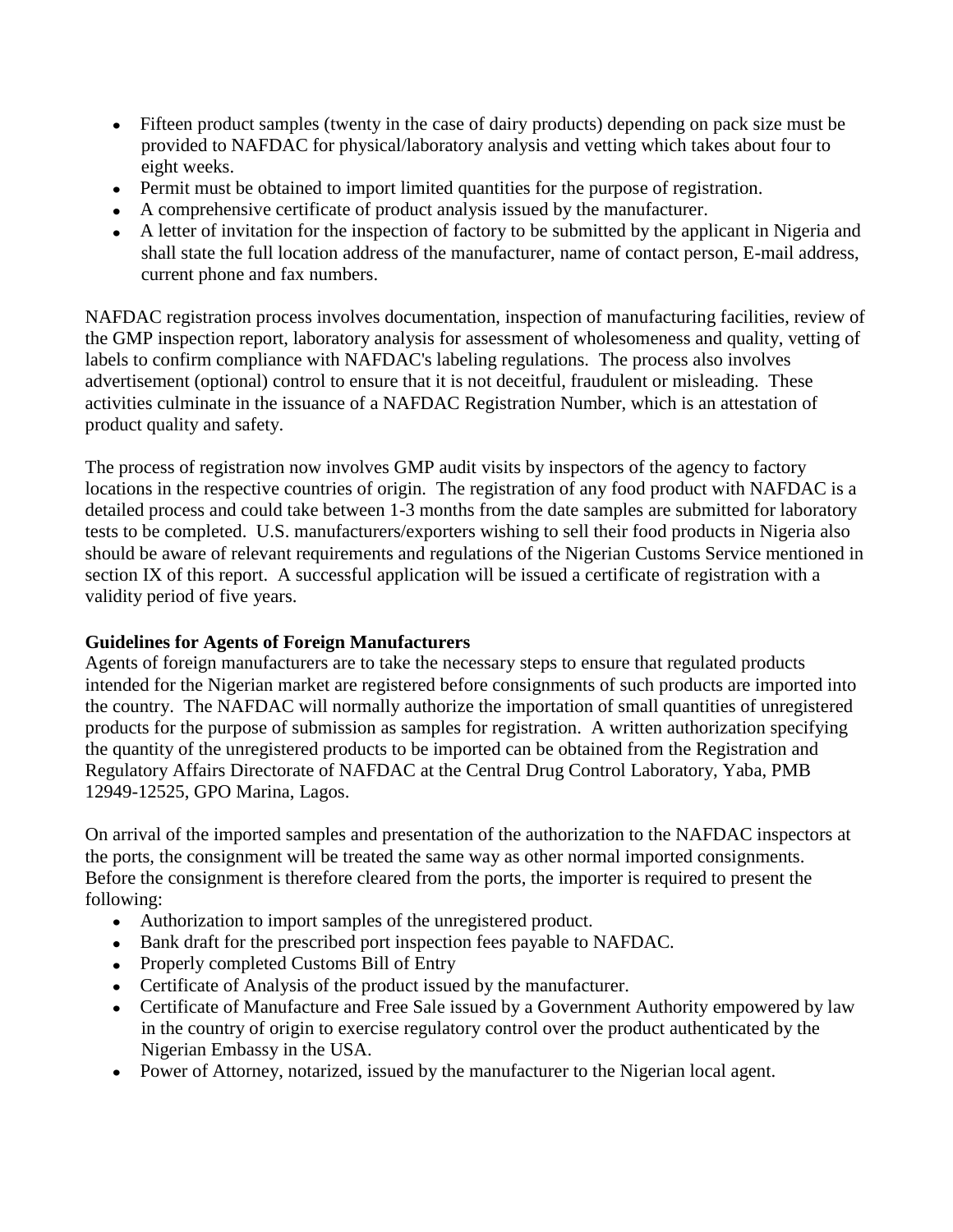In the event of any violation, the consignment of the unregistered product would be cleared from the ports to a bonded warehouse at the expense of the importer. Thereafter, the importer is prosecuted and the products forfeited to the Government together with any assets or property obtained or derived directly or indirectly from the commission of the offence.

#### **B. Expiry Dates**

NAFDAC Pre-packaged Food Labeling Regulations stipulates that all food products should carry bestbefore dates and/or shelf life on their packaging. The policy states that the expiry date should be "at least half the shelf life as at time of inspection." The last sentence is interpreted to mean that at the time of inspection (by NAFDAC after clearing Customs), that the period from the inspection date until the expiration date should be equal to or greater than half of the total shelf life of the product (date of production until expiry). U.S. exporters are advised to specify the month in words (July 1, 2005 or indicate mm/dd/yr) to avoid conflicts that may arise in mistaking the day for the month.

#### **C. Registration Fees**

The initial fee for registering each product is 750,000 naira (about \$5,800). The license is renewable every five years. The renewal fee is 450,000 naira per product. Additionally, NAFDAC requires and additional payment of port inspection and clearance fees of 90,000 Naira for each container. No applicant will be allowed to register a food product in more than one name. Where different flavors of the same food are produced, each flavor will have to be registered separately.

**Global Listing for Supermarket (GLS) items:** Major supermarket operators or importers can import mixed container loads of high value products (HVP) under NAFDAC"s global listing for supermarket (GLS) items. Items allowed under the GLS include those regulated by NAFDAC sold in supermarkets and other specialties required by hotels, fast food chains and international organizations (excluding registered items). Firms participating in the program must have supermarkets that are certified by NAFDAC and are routinely inspected by the agency.

| <b>Number of Items</b> | <b>Global Annual Registration Tariff</b> |
|------------------------|------------------------------------------|
|                        |                                          |
| Less than 500          | 375,000 Naira                            |
| $501 - 2500$           | 1,000,000 Naira                          |
| $2501 - 5000$          | 2,500,000 Naira                          |
| Greater than 5000      | 5,000,000 Naira                          |

The annual tariff for group product registration has been revised as follows:

**Exchange Rate: US\$1 = 160 Naira** 

- All fees for processing and registration have to be paid in 'bank draft' payable in favor of the "National Agency for food and Drug Administration and Control plus five percent value added tax for each transaction.
- In addition to the fees, normal port handling charges are assessed. Products imported under the GLS must meet the labeling and other requirements listed in sections II and VI. For products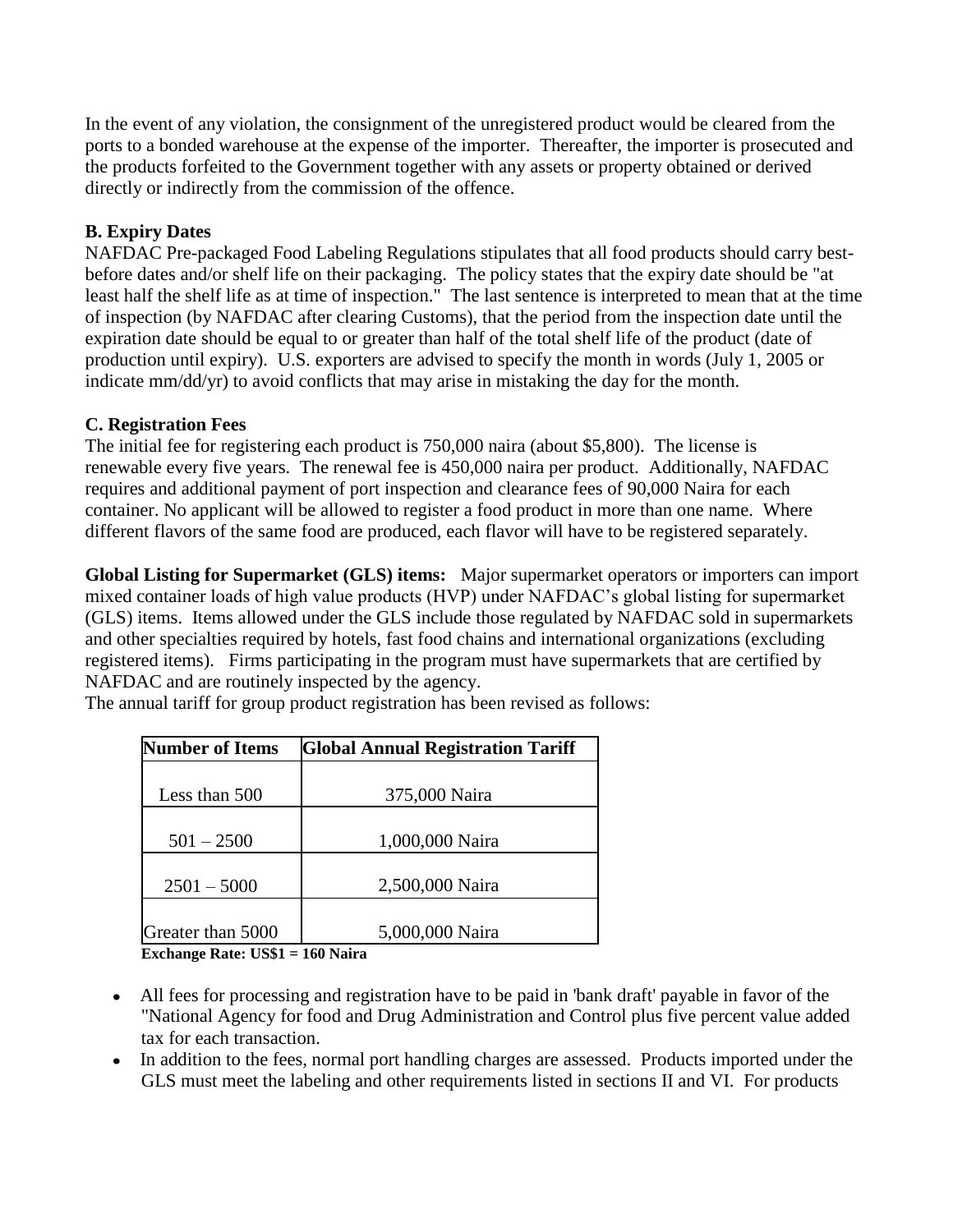imported under GLS, a representative sample is subject to laboratory tests.

## **D. Prepackaged Food Products**

The following guidelines govern the sale of prepackaged food products in Nigeria:

- No person may sell a prepackaged food unless a label has been affixed thereto.
- A prepackaged food label must not be presented in a manner, which is false, deceptive or likely to create an erroneous impression regarding its character, quality, quantity and origin.
- A complete list of ingredients used in preparing the food item will be declared on the label in a descending order of their proportion.
- A date of minimum durability must be identified on the label along with any special storage conditions.
- Prepackaged food items that are treated with ionizing radiation must be so declared and the nature of the ionizing radiation will be stated on the label.
- NAFDAC officials routinely visit depots, markets and retail outlets to confirm that all imported food products are in compliance with local regulations.

NAFDAC may prohibit the importation, distribution, sale or use of any prepackaged food item, temporarily or permanently as well as impose administrative fines against any product failing to comply with the above regulations.

## **E. Advertisement Requirements**

NAFDAC must approve all advertisement/promotional materials prior to utilization.

- Advertised food products must demonstrate to the GON that the products are legally registered with NAFDAC.
- An application for advertisement must be submitted to NAFDAC for its approval. This approval process is in addition to the Certificate of Registration issued by NAFDAC, which authorizes importation and sale in Nigeria.

## **Section VII. Other Specific Standards:**

After several years of discussion and debate, the Nigeria Senate passed the Bio-safety Bill into law on June 1, 2011.

- The passage of the law demonstrates that the country is prepared to receive, regulate and most importantly, commercialize biotechnology products.
- The law leans heavily on the precautionary approach and requires certification and mandatory labeling for imports of all products of biotechnology.
- Nigeria is currently conducting field trials for transgenic cow pea, sorghum and cassava varieties.
- Visit the following FAS GAIN Report for details: http://fasintranetappsgain.fas.usda.gov/Lists/Advanced%20Search/AllItems.aspx
- At present, NAFDAC requires wheat and maize flour, vegetable oil and sugar consumed in Nigeria to be fortified with vitamin A. Salt must also be fortified with iodine.

## **Section VIII. Copyright and/or Trademark Laws:**

Nigeria is a member of the World Intellectual Property Organization (WIPO) and a signatory to the Universal Copyright Convention (UCC) and other major International Agreements on Intellectual Property Rights (IPR). Despite active participation in international conventions and an apparent interest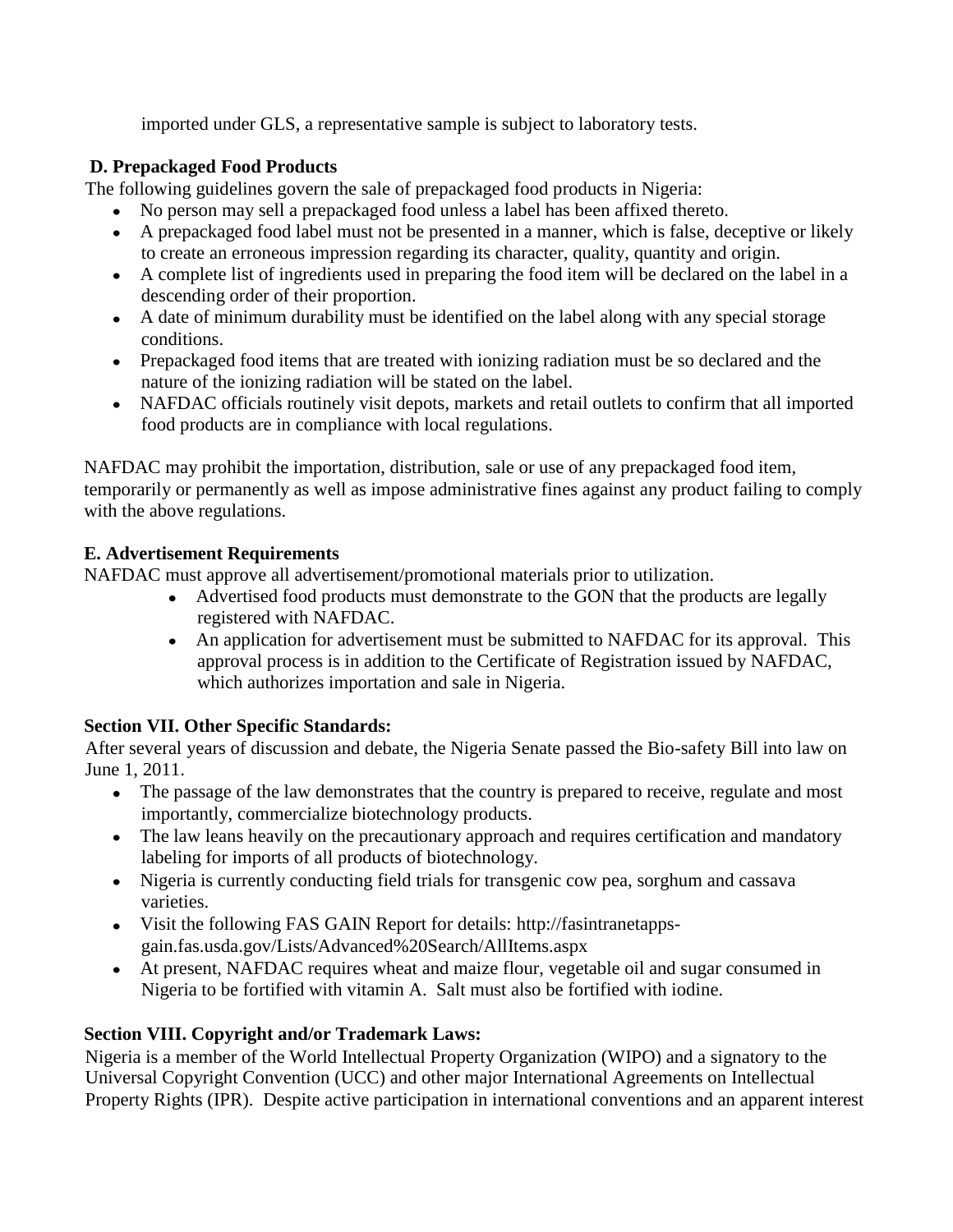in IPR issues, GON efforts are largely ineffectual in curtailing widespread copyright violations. The Trade Marks Registry of the Federal Ministry of Commerce is responsible for issuing patents, trademarks, and copyrights. Once conferred, a patent conveys the exclusive right to make, import, sell, use a product, or to apply a patented process. The Trademarks Act of 1965 governs the registration of trademarks. Registering a trademark grants the holder the exclusive right to use the registered mark for a specific product or class of products.

Statutes, which govern IPRs in Nigeria, include the Copyright Act of 1988 (amended in 1992). The copyright decree of 1988, which is based on WIPO standards and U.S. copyright law, makes counterfeiting, exporting, importing, reproducing, exhibiting, performing, or selling any work without the permission of the copyright owner a criminal offense. Enforcement of the 1988 law is not common. The expense and time required to pursue a copyright infringement case through the Nigerian judicial system often deters prosecution of such cases.

## **Section IX. Import Procedures:**

#### **A. Inspection**

- Effective January 1, 2006, the GON commenced the implementation of Destination Inspection (DI) to replace Pre-shipment Inspection (PSI).
- Under the new scheme, goods destined for Nigeria's ports are inspected at the point of entry rather than at the point of shipment, which was hitherto the practice.
- The scheme will be carried out by the Nigeria Customs Service (NCS), while three firms that will act as Destination Inspection Service Providers, will provide scanning services at ports of entry.
- For details of the operational guidelines for the new inspection scheme, including import procedures, import duty payment procedures, documentation requirements and processes, refer to GAIN Report NI7005.

Nigeria"s ports continue to present major obstacle to trade. Clearances may require the approval of NAFDAC, Standards Organization of Nigeria, Nigerian Drug Law Enforcement Agency and a number of other agencies stationed at Nigerian ports. Importers face inordinately long clearance procedures, high berthing and unloading charges and corruption. It is hoped that the recent adoption of the Automated System of Custom Data (ASYCCUDA+++) with the assistance of UNCTAD will ultimately streamline the operations of the Nigeria Custom Service.

As part of its commercialization program, the GON has embarked upon port concession. Under this program, the GON owns the port while private sector operators would provide some port operations. The GON adopted this policy because of such perceived advantages as; increased efficiency, increased return on assets and smoother operations.

## **B. Documentation**

- Any person intending to import physical goods into Nigeria shall in the first instance process Form "M" through any authorized dealer bank irrespective of the value and whether or not payment is involved.
- Supporting documents shall be clearly marked "VALID FOR Foreign Exchange (FOREX) / NOT VALID FOR FOREX" as appropriate i.e. depending on whether or not foreign exchange remittance would be involved.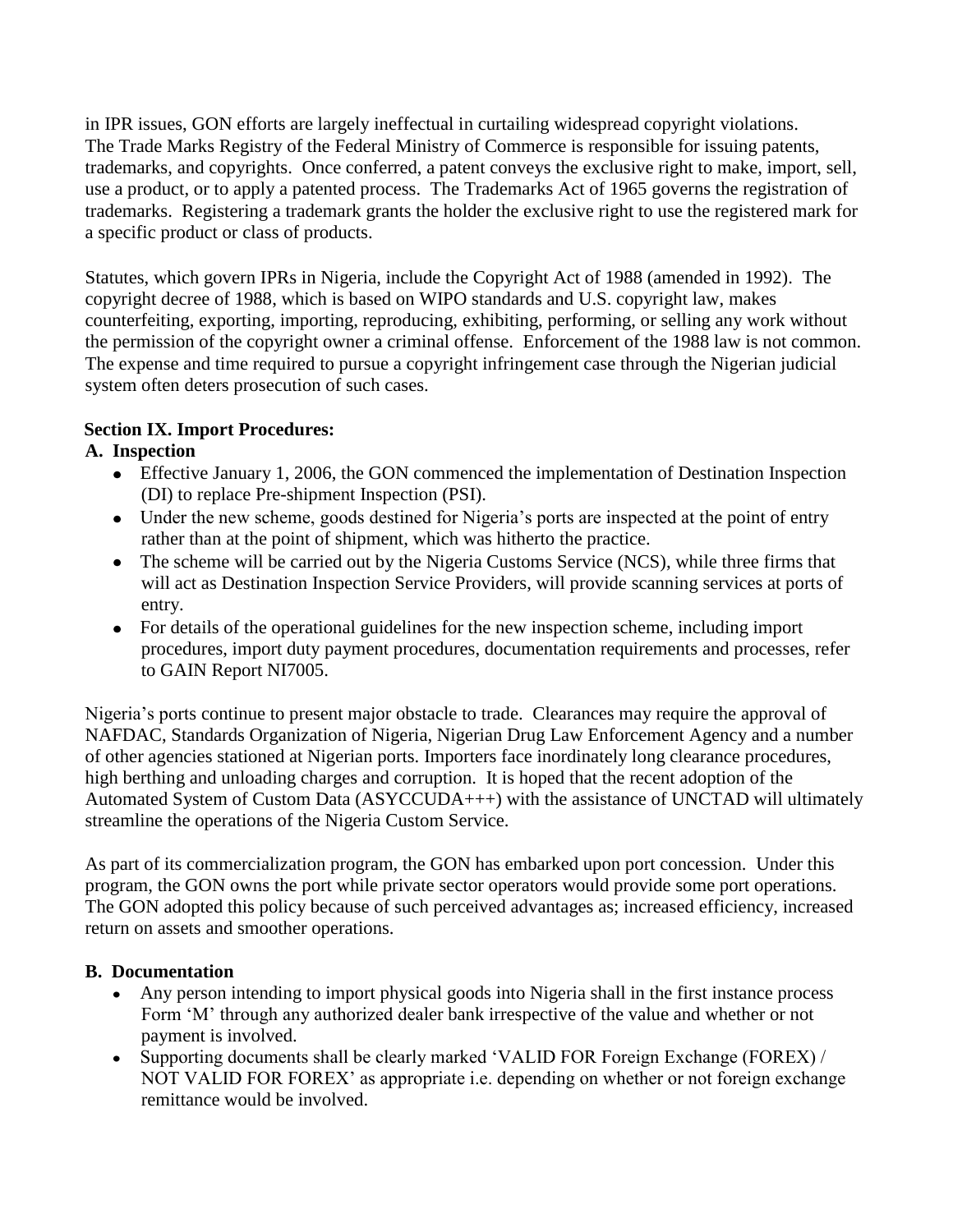- The validity period of Form "M" for plants and machineries shall be for a period of one year.
- All applications for goods subject to Destination Inspection shall carry the "BA" code; while those on exemption shall indicate "CB" in the prefix of the numbering system of the Form "M". Exemption shall be as approved by the Honorable Minister of Finance prior to completion of Form 'M'. The Form 'M' and relevant pro-forma invoice shall carry a proper description of the goods to be imported to facilitate price verification viz:
- Generic product name, i.e. product type, category
- Mark or brand name of the product where applicable.
- Model name and or model or reference number where applicable.
- Description of the quality, grade, specification, capacity, size performance etc.
- Quantity and packaging and or packing.
- Documents in respect of each import transaction shall carry the name of the product, country of origin, specifications, date of manufacture, batch or lot number, Standards to which the goods have been produced (e.g. Nigeria Industrial Standards-NIS, British Standards PD, ISO, IES, DIN, (etc).
- Where import items such as food, drinks, cosmetics, drugs, medical devices, chemicals etc., are regulated for health or environmental reasons, they shall carry EXPIRY dates or the shelf life and specify the active ingredients, where applicable.

#### **C. Flowchart: Import Documentation Procedures**



## **D. Duty**

The importer's bank issues a certified check to the Federal Government's Import Duty account for payment of the import tariff. This payment must be completed before the original IDR and other necessary shipping documents are released by the Nigerian Customs Service (NCS) to the importer who may now initiate the process of clearing his goods. This could be accomplished during transport time.

In January 2006, Nigeria began a partial implementation of the ECOWAS Common External Tariff (CET). The GON reduced its tariff bands from twenty to five. The five tariff bands are a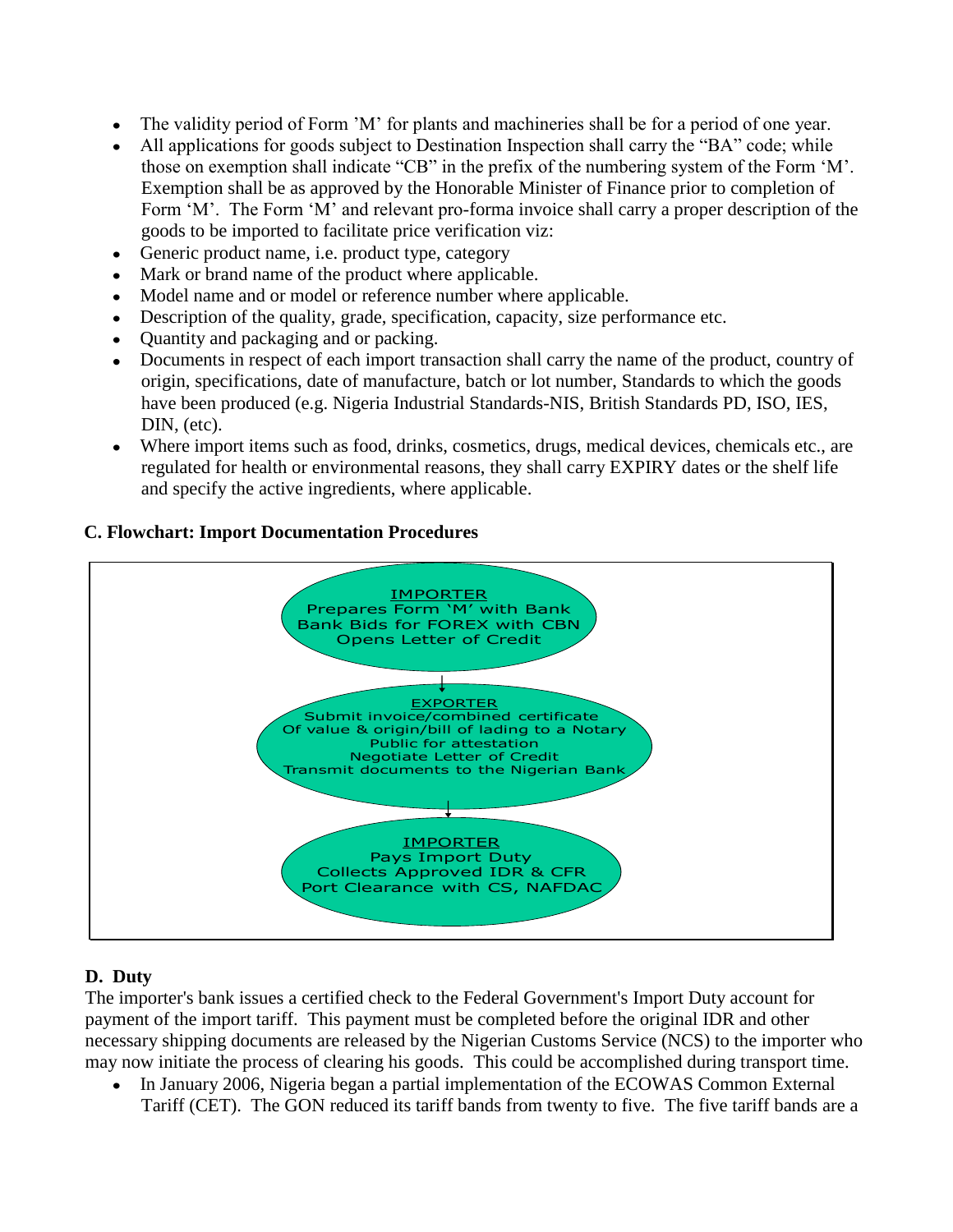zero duty on capital goods, machinery, and medicines such as anti-retroviral drugs and other medicines not produced in the country; 5% duty on imported raw materials; 10% duty on intermediate goods; 20% duty on finished goods; and 50% duty on goods in industries that the GON wants to protect.

• All HVP imports are assessed a 5 percent Value Added Tax, a port surcharge equivalent to 7 percent of the duty amount and a Customs inspection service charge equal to 1 percent of the duty amount. The GON frequently reviews its list of items prohibited for imports. Exporters to Nigeria should ascertain the import status of their products before shipment.

#### **E. Method of Payment**

It is advised that confirmed, irrevocable letters of credit opened by Nigerian banks with correspondent banks in the United States be used to guarantee payment. U.S. exporters may wish to contact the Agricultural Affairs Office of USDA in Lagos for assistance in locating reputable representatives and/or importers for their products.

#### **Appendix I. Government Regulatory Agency Contacts:**

## **1. Dr. Paul B. Orhii**

Director General National Agency for Food and Drug Administration and Control (NAFDAC) Federal Ministry of Health Plot 2032, Olusegun Obasanjo Way Zone 7, Wuse District, Abuja, Nigeria Tel.: 234-9-5240996, 5240994 Fax: 234-9-5240994 E-mail: nafdac@nafdac.gov.ng Website: [www.nafdac.gov.ng](http://www.nafdac.gov.ng/)

#### **2. Mrs. Hauwa J. Keri**

Director, Establishment Inspection Directorate National Agency for Food and Drug Administration and Control (NAFDAC) Plot 2032, Olusegun Obasanjo Way Zone 7, Wuse District, Abuja, Nigeria Tel: +234 802 312 3432 E-mail: [hkeri@yahoo.com;](http://uk.mc237.mail.yahoo.com/mc/compose?to=hkeri@yahoo.com) [keri.h@nafdac.gov.ng](mailto:keri.h@nafdac.gov.ng) Website: [www.nafdac.gov.ng](http://www.nafdac.gov.ng/) **3. Dr. Joseph Odumodu** Director General/ Chief Executive Standards Organization of Nigeria Plot 13/14 Northern Business District Victoria Arobieke Street Lekki Peninsula Scheme 1Lekki, Lagos Tel: 234-1-2708247, 2708230-5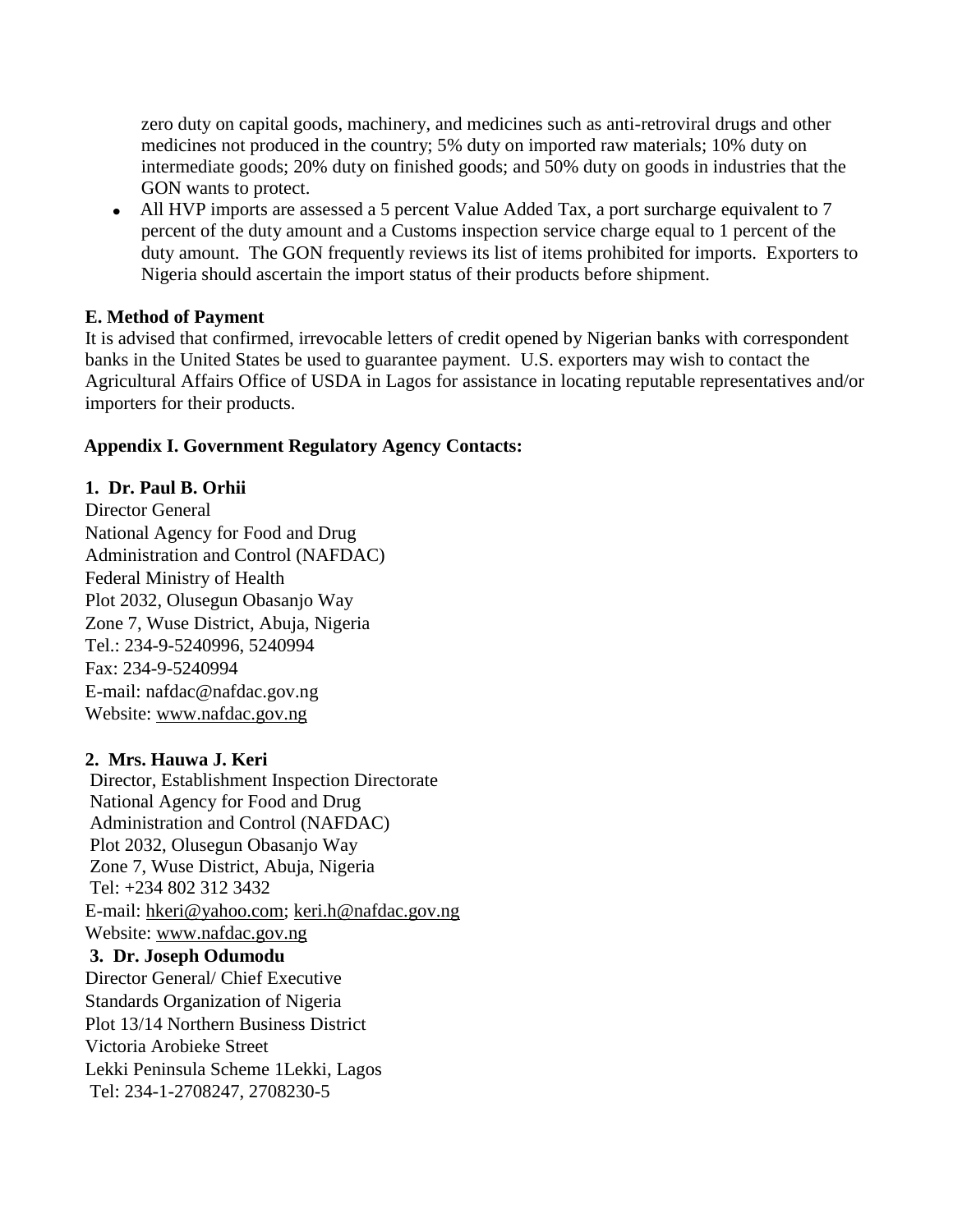E-mail: [info@sononline-ng.org](mailto:info@sononline-ng.org) Website: [http://www.](http://www.sononline.org/)**son**online.org

#### **4. Agricultural Affairs Office**

USDA/Foreign Agricultural Service U.S. Consulate General 2, Walter Carrington Crescent Victoria Island, Lagos, Nigeria Telephone: 234-1-460-3577, 460-3485 E-mail: aglagos@usda.gov Web site: [http://www.fas.usda.gov](http://www.fas.usda.gov/)

**Appendix III: Specific Questions (Q) & Answers (A) on Wine Export Regulations to Nigeria**

**Q: When wine is sent to Nigeria how many samples are to be sent per varietal? I know it says 15 samples--that would be 15 bottles (750ml ea) of each varietal. That sounds like a lot and quite expensive.**

A: Yes — the 15 bottles of each is so much. NAFDAC argues they want enough of each for the numerous laboratory tests. Importers who are comfortable with the number just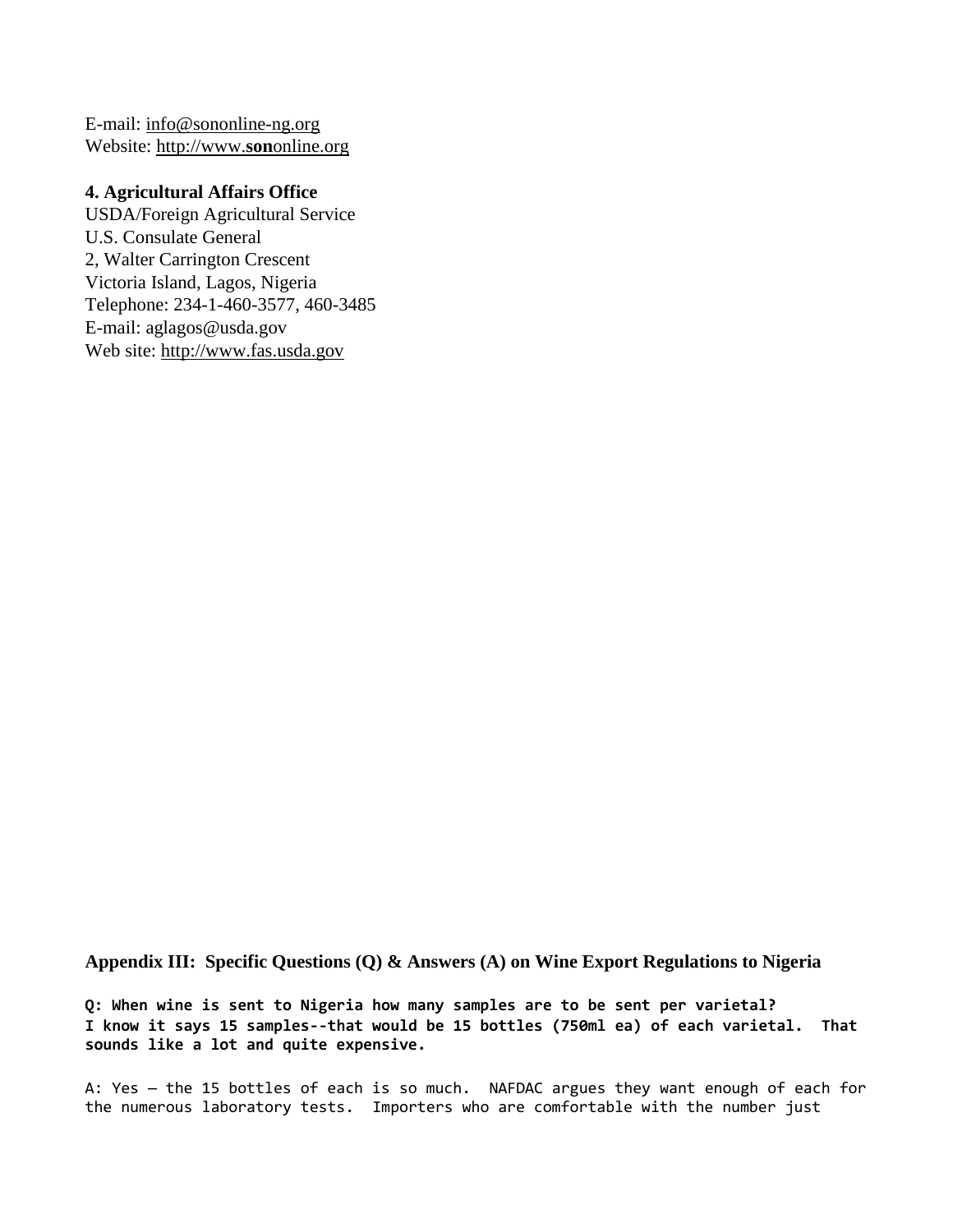comply to get registered for exclusive distribution.

**Q: When a winery ships wine into Nigeria is it an exclusive with that importer? In other words is this importer the only one that can bring that Winery's wine into Nigeria once approved by NAFDAC?**

A: Yes. It is only the importer that can bring that Winery's wine varietal that NAFDAC had registered for that importer. Example—if NAFDAC registers a U.S. Winery's product wine 'A Super' for a Nigerian importer 'A Company Nigeria Ltd', no other importer can legitimately bring wine 'A Super' into the country except 'A Company Nigeria Limited'. However, 'B Company Nigeria Limited' can register with NAFDAC and import and distribute in Nigeria the same U.S. Winery's product, Wine 'X Super'. This implies that one U.S. Winery may decide to divide up its wine product varietals and share exclusivity among different Nigerian importers/importing firms.

**Q: Can you give me more information about the Global Listing for Supermarkets** (GLS) which involves shipping your products in smaller quantities as part of mixed container to local importers requiring them. Evidently this is a **much cheaper way to go.**

A: Prior to importation, the local importer contacts NAFDAC and simply applies to register product items he/she desires to be importing within any one of the four categories indicated in our FAIRS report. If for example, the importer applies within the minimum 'less than 500' product items category, he/she pays about \$2,350 registration per shipment. This importer can only buy within the listed 'less than 500' (499) product items. Again, this importer is only allowed to buy/ship a maximum 2,500 cartons or boxes of each of the listed product items per year. Calculation is cumulative until maximum is reached for the year.

This window is convenient, cheaper and flexible for supermarkets, other retail distributors/small wholesalers as well as institutional consumers. Registered product items are not exclusive to any one importer. Other importers are free to register a particular product item as many times as they desire provided each of the importers does not exceed 2,500 cartons of the item in one year.

Also, the products must not be anyone that is already registered by an importer under exclusivity and the products imported must not be banned items. The importer also is not permitted to advertise/promote the products.

#### **Q: Does GLS also require the same number of samples for testing?**

A: No. Samples are not required for registration under Global Listing. The items are only inspected at the ports or warehouses. Some samples may be taken out for the inspection.

**Q: It sounds like the fees incurred are per shipment rather than obtaining a license for 5 years as with the General requirements for NAFDAC as we mentioned above.**